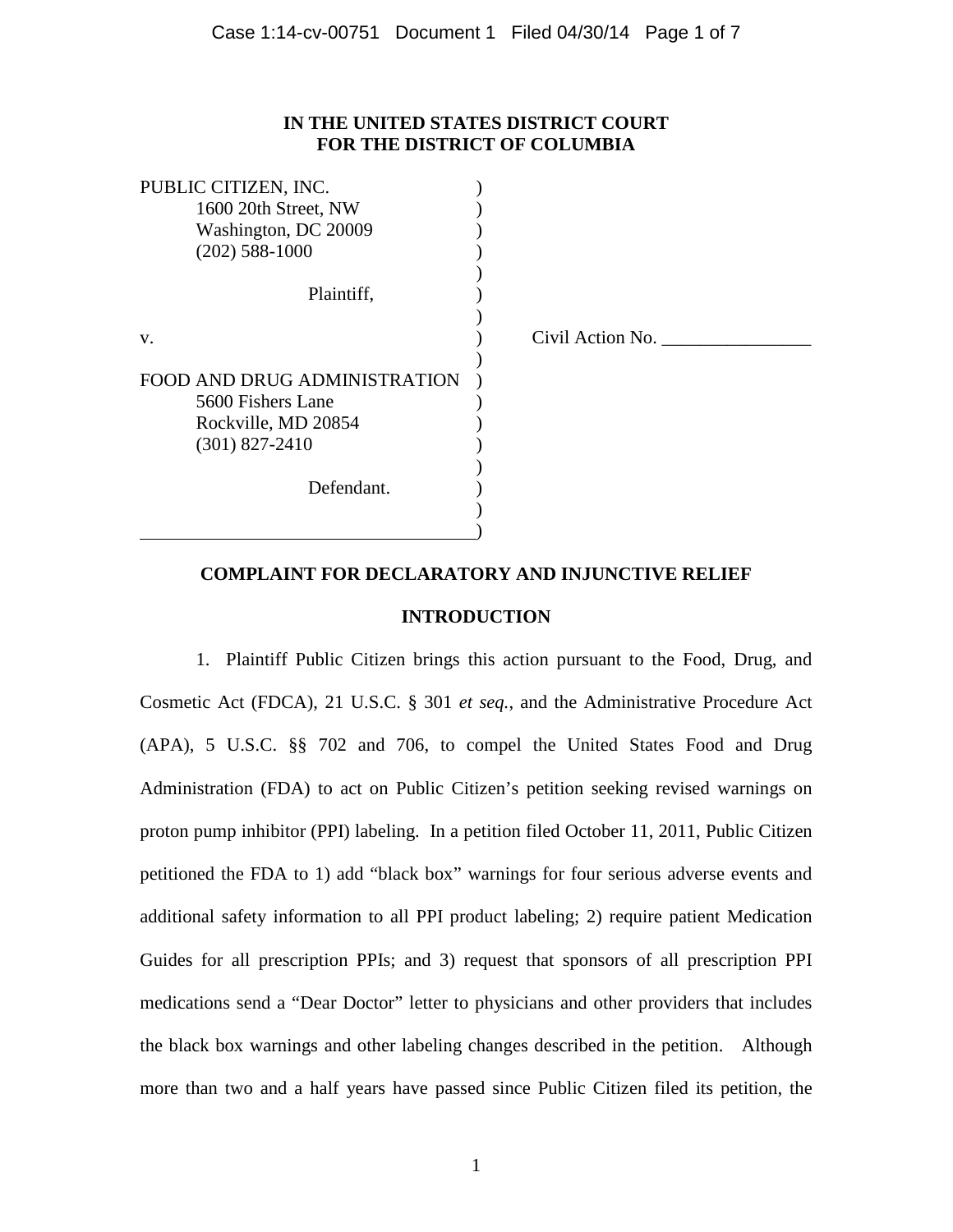FDA has neither granted nor denied the petition, and has not required adequate warnings on PPIs. To protect public safety and prevent needless death and injury, Public Citizen seeks a declaration that the FDA has acted unlawfully by withholding action on Public Citizen's petition and an order requiring the FDA to act thereon.

## **PARTIES**

2. Plaintiff Public Citizen is a national non-profit, public interest organization headquartered in Washington, DC, with approximately 300,000 members and supporters nationwide. Since its founding in 1971, Public Citizen has worked before Congress, regulatory agencies, and in the courts to advance the interests of its members on a wide range of consumer protection issues. In particular, Public Citizen's Health Research Group (HRG) promotes research-based, system-wide changes in health care policy and provides oversight concerning drugs, medical devices, doctors, hospitals, and occupational health. HRG works to ban or relabel unsafe or ineffective drugs and publishes "Worst Pills, Best Pills News," a consumer guide to avoiding drug-induced death or illness. "Worst Pills, Best Pills News" has about 150,000 subscribers. Public Citizen and its members have been, and continue to be, injured by the FDA's failure to act on Public Citizen's petition. As long as PPIs are prescribed and taken in their overthe-counter (OTC) form without adequate warnings, Public Citizen's members are at risk of suffering adverse effects of these drugs.

3. The Department of Health and Human Services (HHS) is an agency of the federal government, and the FDA is an agency within HHS. The FDA is responsible for administration of the FDCA. In particular, the FDA regulates the content and format of prescription drug labeling. *See* 21 C.F.R. § 201. As set forth in more detail below, the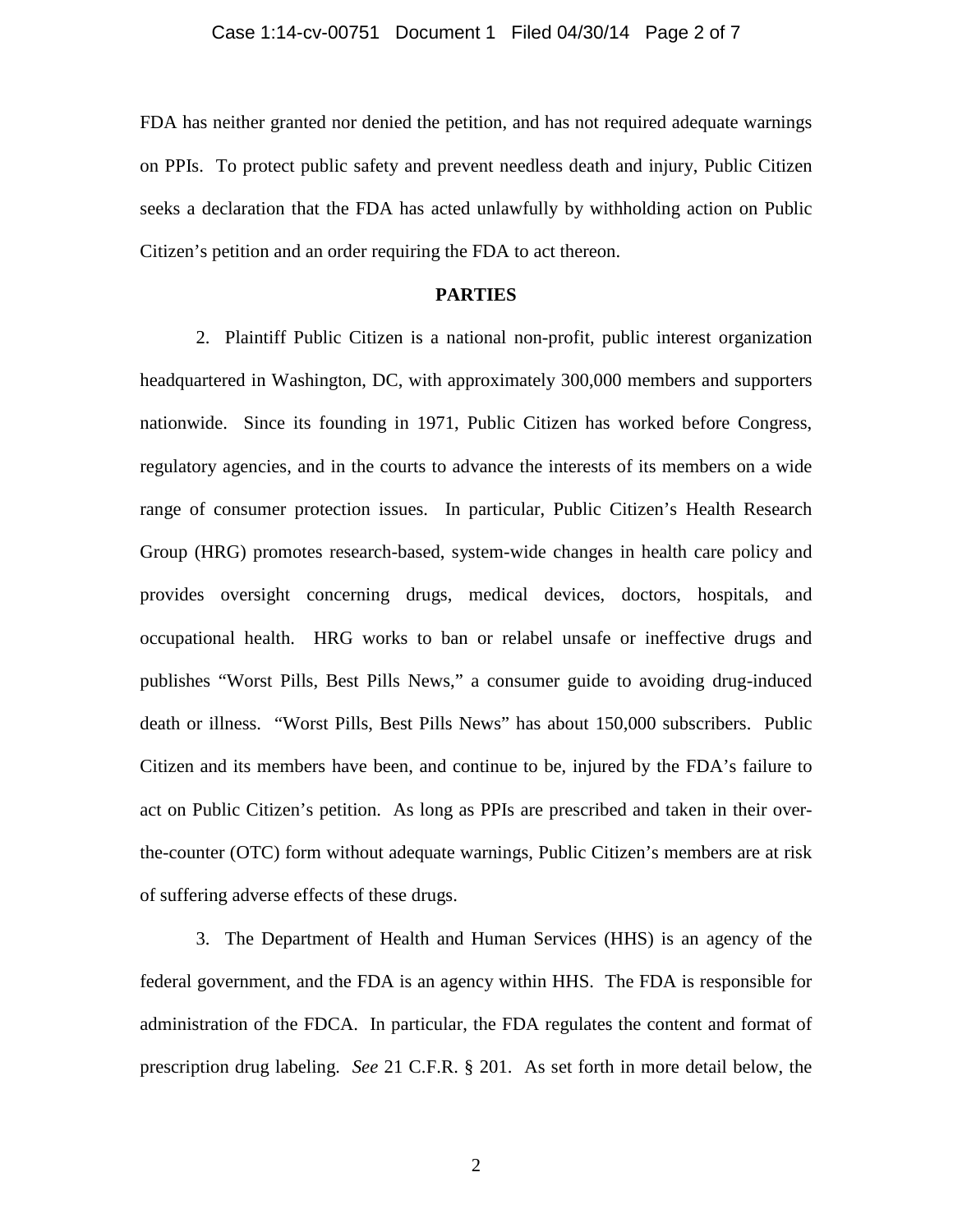FDA has violated the law by failing to act on Public Citizen's petition seeking adequate warnings on PPIs.

### **JURISDICTION**

4. This Court has jurisdiction pursuant to 28 U.S.C. § 1331.

## **FACTS**

5. PPIs, which suppress stomach acid, are one of the most widely used classes of drugs in the United States, with 131 million prescriptions dispensed in 2013. PPIs on the market include Nexium (esomeprazole), Dexilant (dexlansoprazole), Prilosec (omeprazole), Zegerid (omeprazole and sodium bicarbonate), Prevacid (lansoprazole), Protonix (pantoprazole), Aciphex (rabeprazole), Vimovo (esomeprazole and naproxen), Prevpac (lansoprazole, amoxicillin, and clarithromycin), Prilosec OTC, Zegerid OTC, Prevacid 24HR, Nexium 24HR, and generic counterparts.

6. The approved uses for prescription PPIs include treatment of gastroesophageal reflux disease (GERD), erosive and ulcerative esophagitis, peptic ulcer and *H. pylori* eradication, pathological hypersecretory conditions, and upper-gastrointestinal bleeding prophylaxis in critically ill patients and those taking nonsteroidal, anti-inflammatory drugs. However, PPIs are often prescribed outside of their approved uses. A 2009 study found that more than two-thirds of people on PPIs were not prescribed them for an approved use.

7. PPIs are drugs within the meaning of the FDCA, 21 U.S.C.  $\S 321(g)(1)$ , and new drugs within the meaning of 21 U.S.C. § 321(p).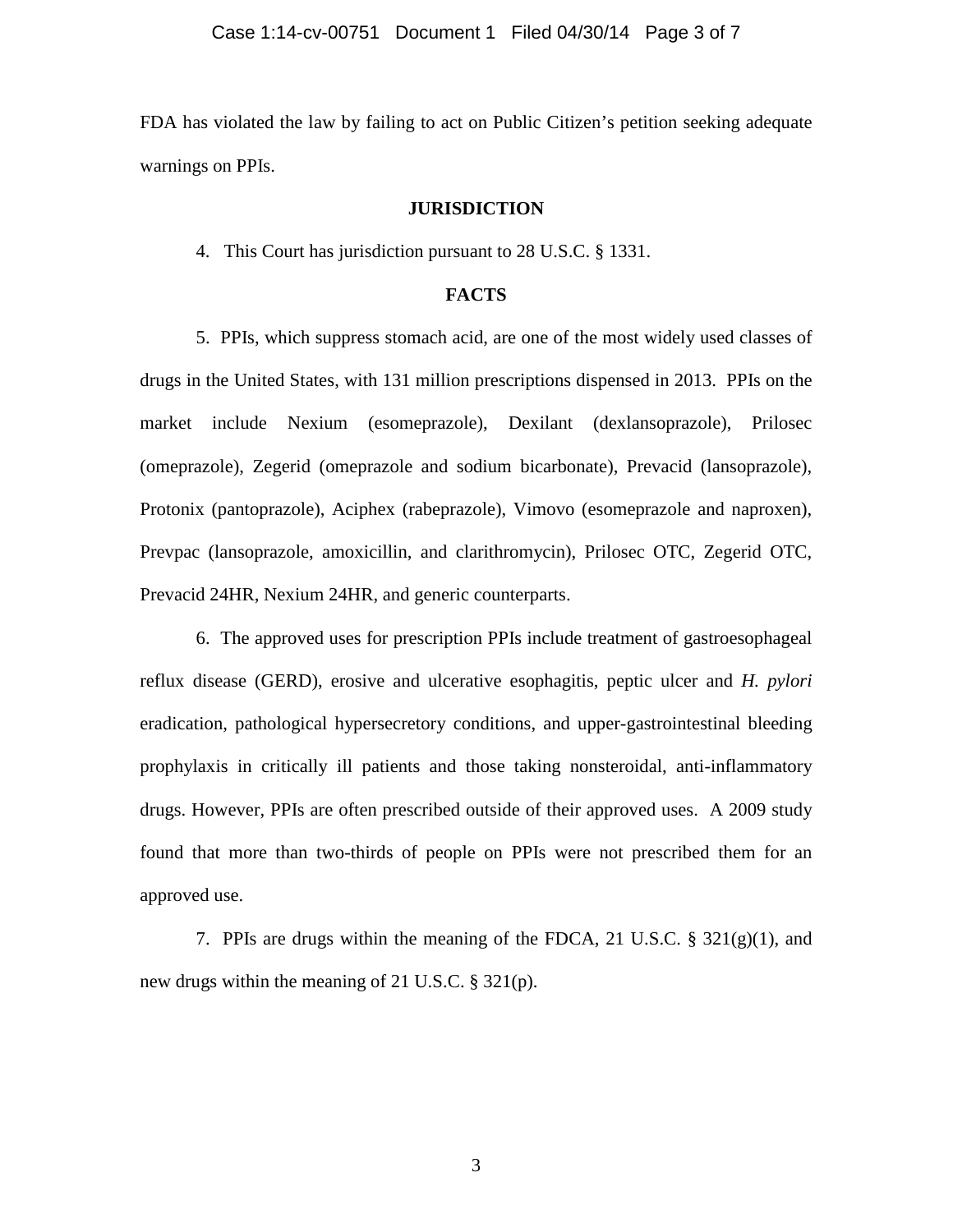#### Case 1:14-cv-00751 Document 1 Filed 04/30/14 Page 4 of 7

8. The FDCA, 21 U.S.C. § 331, prohibits the introduction into interstate commerce of any drug that is misbranded. A drug is misbranded unless its labeling bears adequate warnings. *Id*. § 352.

9. Evidence shows that PPIs pose serious safety risks about which their labeling does not warn.

10. Evidence shows that use of PPIs for one month or more can cause patients to become dependent on the drugs, resulting in symptoms coming back after discontinuation of the drugs. This rebound effect is caused by an increase in the level of acid production in the stomach that occurs after stopping PPIs, in what is known as rebound acid hypersecretion (RAHS). RAHS is currently not mentioned in PPI labeling.

11. Long-term and multiple daily-dose PPI therapy has been associated with an increased risk of osteoporosis-related fractures of the hip, wrist, or spine. Particularly in the osteoporotic elderly population, this risk carries with it the potential for significant morbidity and, in some cases, mortality. In 2010, the FDA required a labeling change for PPIs to include this fracture risk, but the FDA does not require the warning on OTC drugs, and it has not required a black box warning concerning this risk.

12. Long-term PPI use has also been associated with an increased likelihood of certain serious infections, such as Clostridium difficile-associated diarrhea (CDAD) and community-acquired pneumonia. These conditions can be fatal, particularly in elderly and vulnerable populations. Approximately six months after Public Citizen submitted its petition, the FDA issued a Drug Safety Communication warning of the increased risk of CDAD with PPI use. The FDA later instructed manufacturers to add a warning of the risk of CDAD to the *Highlights* and *Warnings and Precautions* sections of all PPI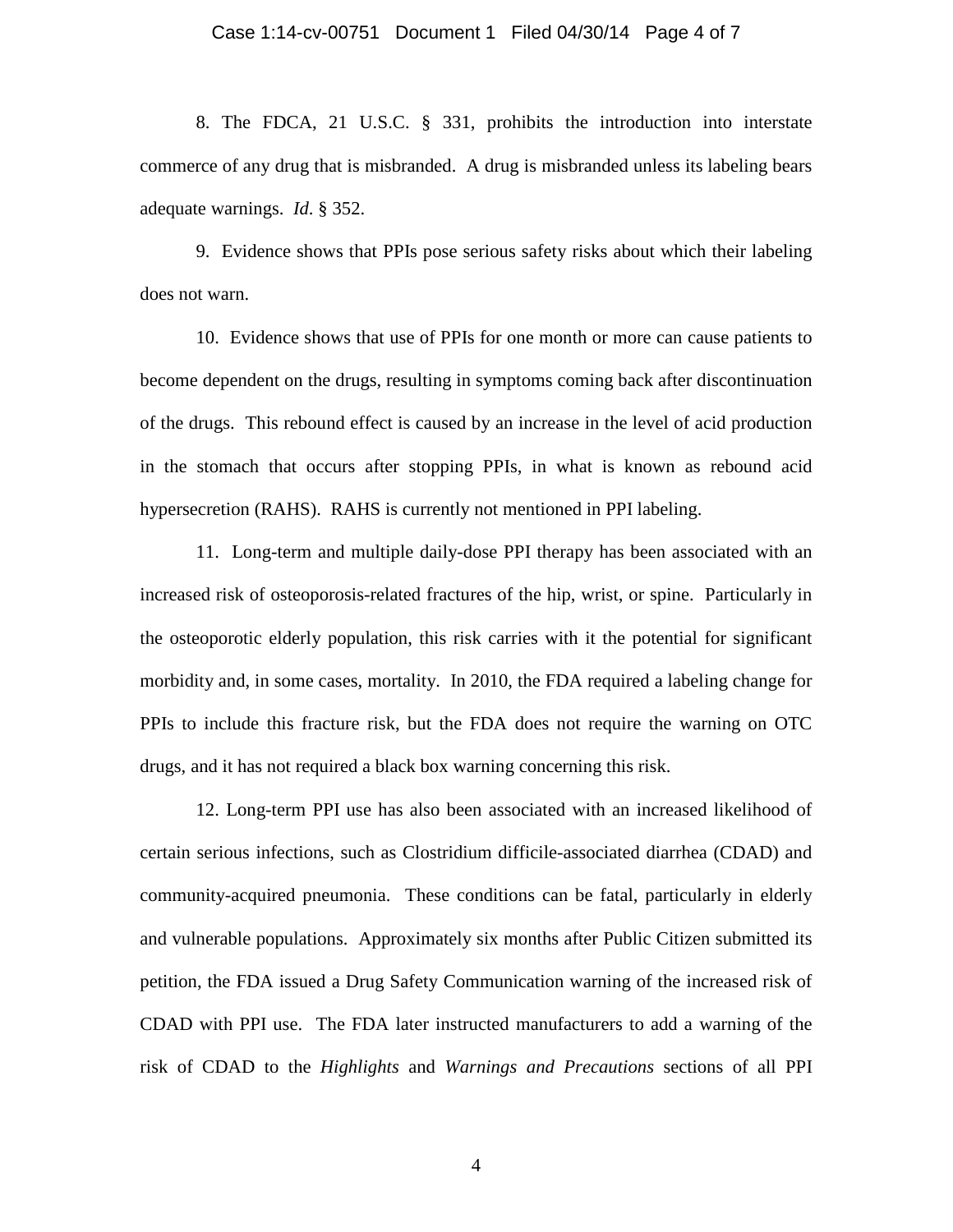### Case 1:14-cv-00751 Document 1 Filed 04/30/14 Page 5 of 7

labeling. However, the FDA has not required a black box warning about the risk of CDAD. Moreover, PPI labeling still does not mention the pneumonia risk.

13. Another serious problem associated with long-term PPI use is severe hypomagnesemia. Magnesium levels as low as those seen in the published case series can cause fatal cardiac arrhythmias and other life-threatening complications. Although PPI labeling mentions hypomagnesemia in the *Highlights* section, FDA has not required a black box warning regarding the risk.

14. On August 23, 2011, pursuant to 21 U.S.C. § 352 and 21 C.F.R. §§ 10.30 and 201.56, Public Citizen sent a petition to the FDA urging the FDA to require black box warnings on PPI labeling about RAHS, fracture risk, infection risk, and magnesium deficiency risk. The FDA docket management division received the petition on October 11, 2011, and gave it docket number FDA-2011-P-0741.

15. As relevant here, the petition also urged the FDA to require all PPI labeling to: include appropriate information on potential interactions between PPIs and the drug mycophenolate mofetil; include a warning in the *Warnings and Precautions* section on the potential for Vitamin B12 deficiency; include information in the appropriate section about the potential for drug-induced acute interstitial nephritis; and, if the PPI is approved for the treatment of GERD, include specific recommendations in the *Indications* section for length of treatment.

16. In addition, the petition urged the FDA to require the distribution of FDAapproved patient Medication Guides to be dispensed when prescriptions are filled, and to request that the sponsors of all prescription PPI medications send a "Dear Doctor" letter to physicians and other providers. Since the petition, the FDA has required that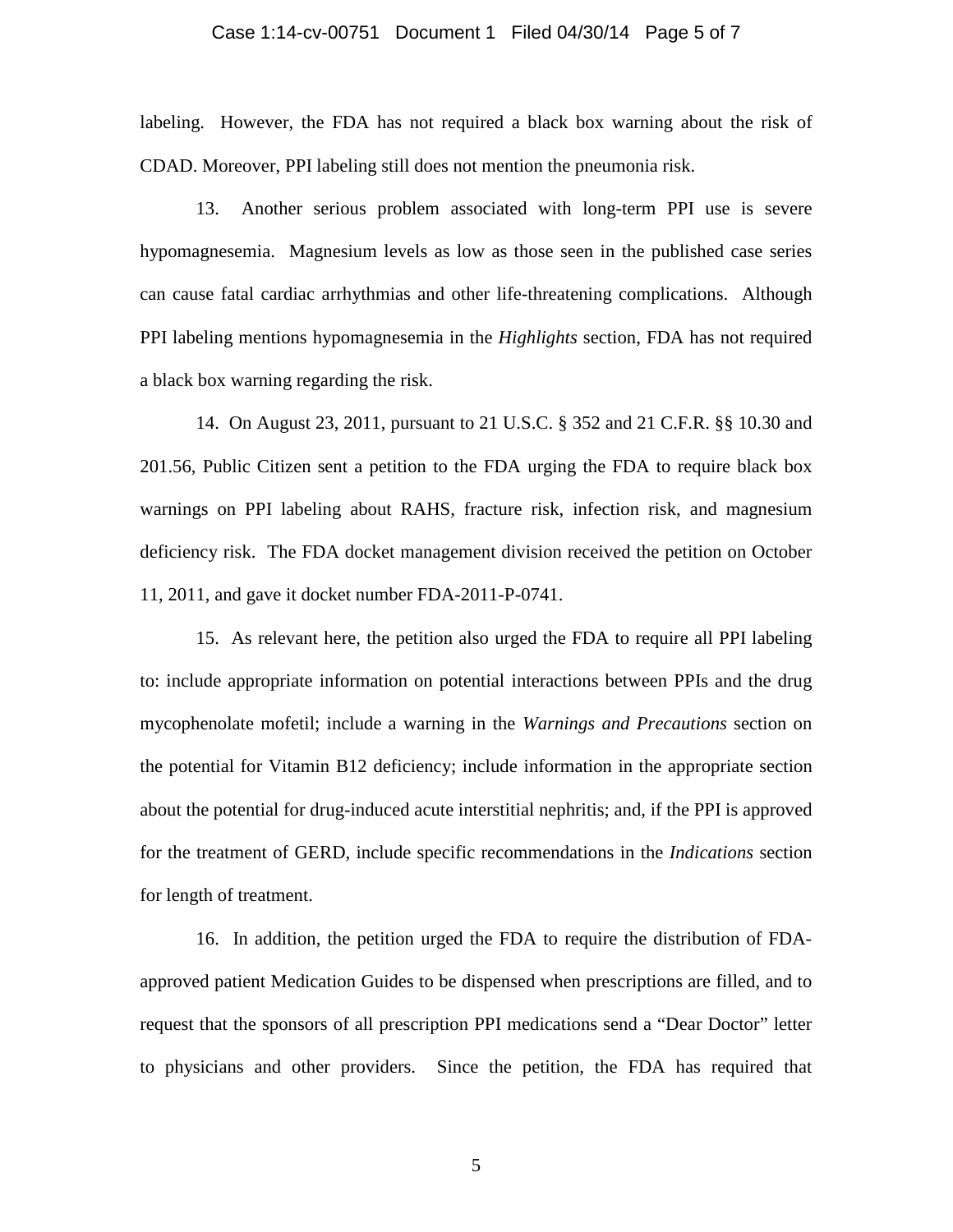#### Case 1:14-cv-00751 Document 1 Filed 04/30/14 Page 6 of 7

Medication Guides be provided with all but one prescription PPI-containing product. However, these guides—like the product labeling—do not contain all of the warnings sought in the petition.

17. Public Citizen's petition provided sufficient grounds for the FDA to require black box warnings on PPI labeling about RAHS, fracture risk, infection risk, and magnesium deficiency risk, as well as for the FDA to require the other relevant labeling changes and distribution of information discussed in the petition.

18. On April 3, 2012, the FDA sent a letter to Public Citizen, indicating that the FDA had not yet reached a decision on issues in the petition because the petition "raises complex issues requiring extensive review and analysis by Agency officials."

19. To date, the FDA has neither issued a decision on Public Citizen's petition nor required adequate warnings on PPI labeling. The FDA has failed to act despite the large increase in recent years in prescriptions for PPI drugs and the seriousness of the adverse effects about which Public Citizen petitioned the agency.

20. The considerable danger to public health caused by the FDA's failure to require adequate warnings on PPI labeling counsels in favor of expeditious action on Public Citizen's petition. The pace of the FDA's decisional process is lagging unreasonably in light of the nature and extent of the public health interests harmed by the FDA's delay.

#### **CLAIMS FOR RELIEF**

21. The FDA's failure to act on Public Citizen's petition constitutes agency action unlawfully withheld or unreasonably delayed and violates the Administrative Procedure Act, 5 U.S.C. § 706(1).